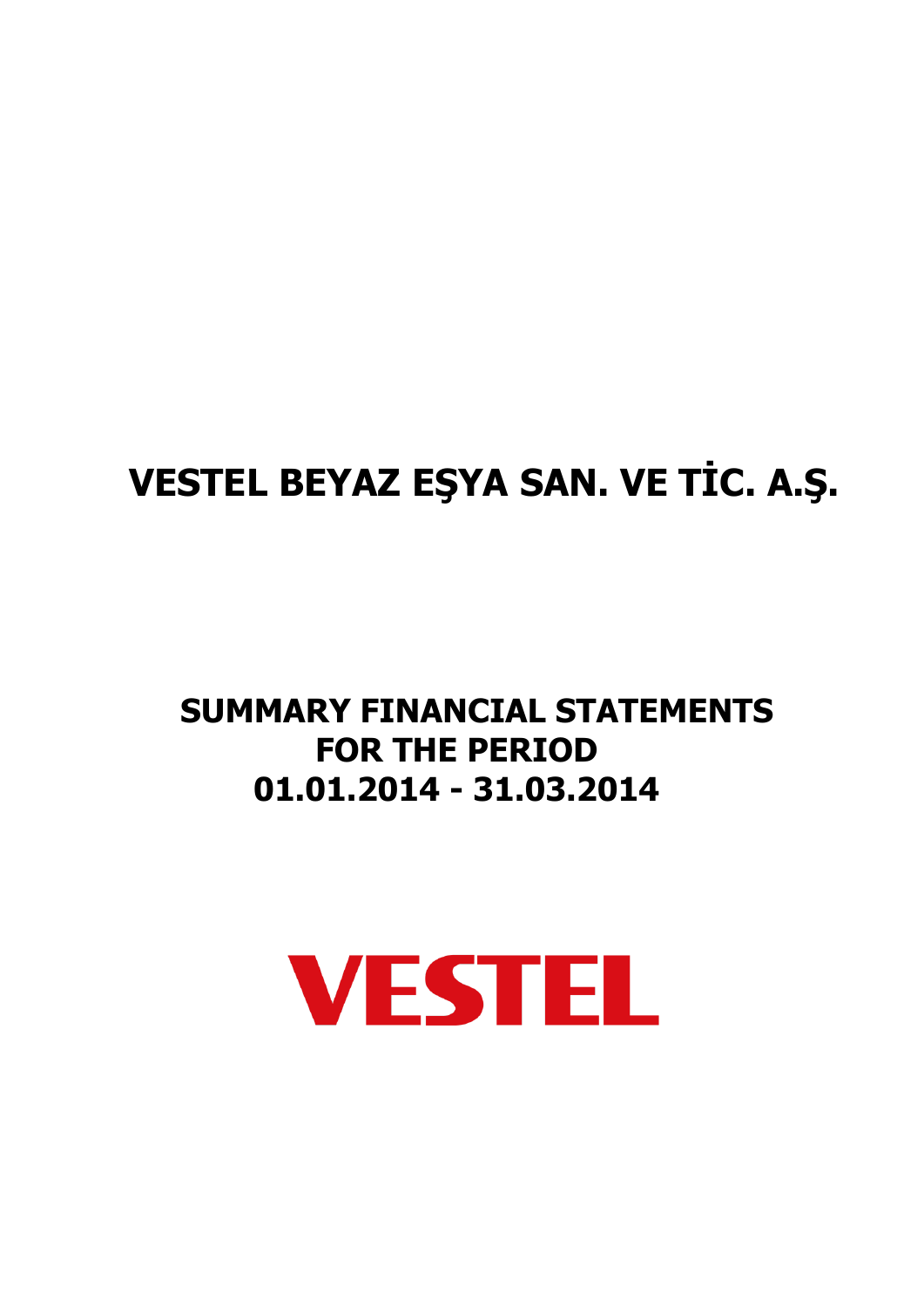### **VESTEL BEYAZ EŞYA SANAYİ VE TİCARET A.Ş. CONDENSED INTERIM STATEMENTS OF BALANCE SHEETS AS OF 31 MARCH 2014 AND 31 DECEMBER 2013**

(All amounts in thousand Turkish Lira unless stated otherwise)

|                                  |                |            | Audited    |
|----------------------------------|----------------|------------|------------|
| <b>ASSETS</b>                    | <b>Note</b>    | 31.03.2014 | 31.12.2013 |
| <b>Current Assets</b>            |                | 1,006,099  | 963,168    |
| Cash and Cash Equivalents        | 4              | 3,952      | 18,576     |
| Derivative Financial Instruments | 22             | 70         |            |
| <b>Trade Receivables</b>         |                | 621,555    | 539,936    |
| <b>Related Parties</b>           | 6              | 608,812    | 527,940    |
| <b>Other Parties</b>             | $\overline{7}$ | 12,743     | 11,996     |
| Other Receivables                |                | 50,002     | 63,472     |
| Other parties                    | 8              | 50,002     | 63,472     |
| Inventories                      | 9              | 311,617    | 324,125    |
| Prepaid Expenses                 | 10             | 18,107     | 15,855     |
| Current Income Tax Assets        |                |            | 511        |
| <b>Other Current Assets</b>      |                | 796        | 693        |
| <b>Non - Current Assets</b>      |                | 394,177    | 389,755    |
| Prepaid Expenses                 | 10             | 8,383      | 1,901      |
| Property, Plant And Equipment    | 11             | 325,243    | 329,512    |
| <b>Intangible Assets</b>         |                | 60,551     | 58,342     |
| Other Intangible Assets          | 12             | 60,551     | 58,342     |
| <b>TOTAL ASSETS</b>              |                | 1,400,276  | 1,352,923  |

The accompanying notes are an integral part of these financial statements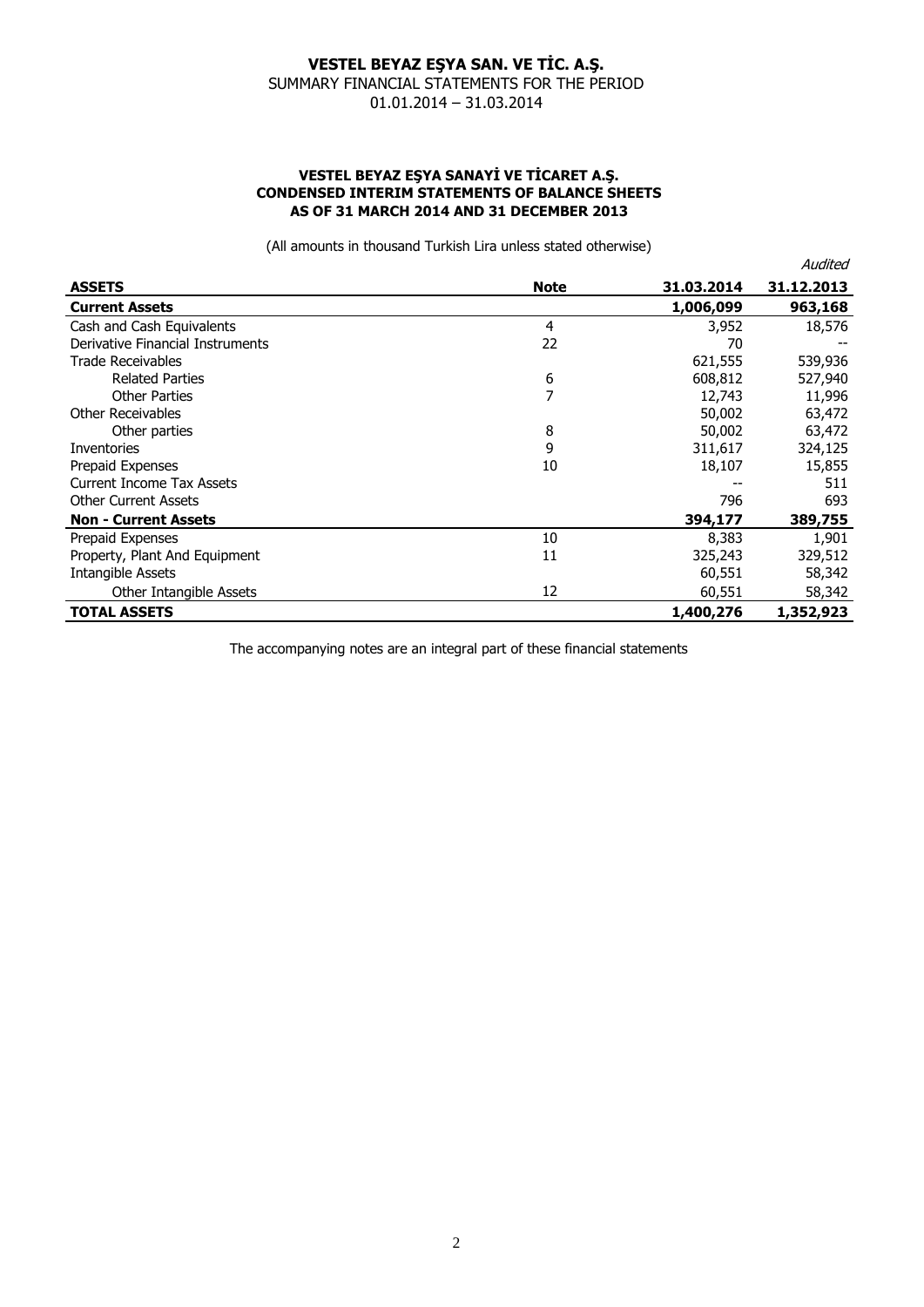# **VESTEL BEYAZ EŞYA SANAYİ VE TİCARET A.Ş. CONDENSED INTERIM STATEMENTS OF BALANCE SHEETS AS OF 31 MARCH 2014 AND 31 DECEMBER 2013**

(All amounts in thousand Turkish Lira unless stated otherwise)

|                                                                      |             |            | Audited    |
|----------------------------------------------------------------------|-------------|------------|------------|
| LIABILITIES AND SHAREHOLDERS' EQUITY                                 | <b>Note</b> | 31.03.2014 | 31.12.2013 |
| <b>Current Liabilities</b>                                           |             | 589,979    | 556,330    |
| <b>Short Term Financial Liabilities</b>                              | 5           | 80,794     | 79,906     |
| <b>Trade Payables</b>                                                |             | 405,622    | 452,117    |
| <b>Related Parties</b>                                               | 6           | 13,704     | 19,235     |
| <b>Other Parties</b>                                                 | 7           | 392,458    | 432,882    |
| Liabilities for Employee Benefits                                    | 15          | 13,756     | 13,043     |
| <b>Other Payables</b>                                                |             | 72,798     |            |
| <b>Related Parties</b>                                               | 6           | 72,798     |            |
| Derivative Financial Instruments                                     | 22          | 4,520      | 6,911      |
| Current income tax liabilities                                       | 20          | 7,354      |            |
| Short term provisions                                                |             | 366        | 366        |
| <b>Other Current Provisions</b>                                      | 13          | 366        | 366        |
| <b>Other Current Liabilities</b>                                     |             | 4,769      | 3,987      |
| <b>Non-Current Liabilities</b>                                       |             | 227,442    | 255,789    |
| Long Term Financial Liabilities                                      | 5           | 190,431    | 212,118    |
| <b>Trade Payables</b>                                                |             | 12,465     | 20,381     |
| <b>Other Parties</b>                                                 | 7           | 12,465     | 20,381     |
| Long Term Provisions                                                 |             | 12,388     | 12,434     |
| Provisions for Employee Termination Benefits                         | 15          | 12,388     | 12,434     |
| Derivative Financial Instruments                                     | 22          | 11,014     | 9,021      |
| Deferred Tax Liability                                               | 20          | 1,144      | 1,835      |
| <b>SHAREHOLDER'S EQUITY</b>                                          |             | 582,855    | 540,804    |
| Paid In Capital                                                      | 16          | 190,000    | 190,000    |
| Adjustments to Share Capital                                         | 16          | 9,734      | 9,734      |
| Share Premium                                                        | 16          | 109,031    | 109,031    |
| Other Comprehensive Income/Loss Not To Be Reclassified To Profit or  |             | (192)      | (192)      |
| Loss                                                                 |             |            |            |
| <b>Revaluation Gain/Loss</b>                                         |             | (192)      | (192)      |
| Actuarial Gain/Loss Arising from Defined Benefit Plans               |             | (192)      | (192)      |
| Other Comprehensive Income/Loss To Be Reclassified To Profit or Loss |             | (3,616)    | (3,896)    |
| Cash Flow Hedges                                                     |             | (3,616)    | (3,896)    |
| <b>Restricted Reserves</b>                                           | 16          | 38,886     | 38,886     |
| <b>Retained Earnings</b>                                             | 16          | 197,241    | 144,552    |
| Net Profit for the Period                                            |             | 41,771     | 52,689     |
| <b>TOTAL LIABILITIES AND EQUITY</b>                                  |             | 1,400,276  | 1,352,923  |

The accompanying notes are an integral part of these financial statements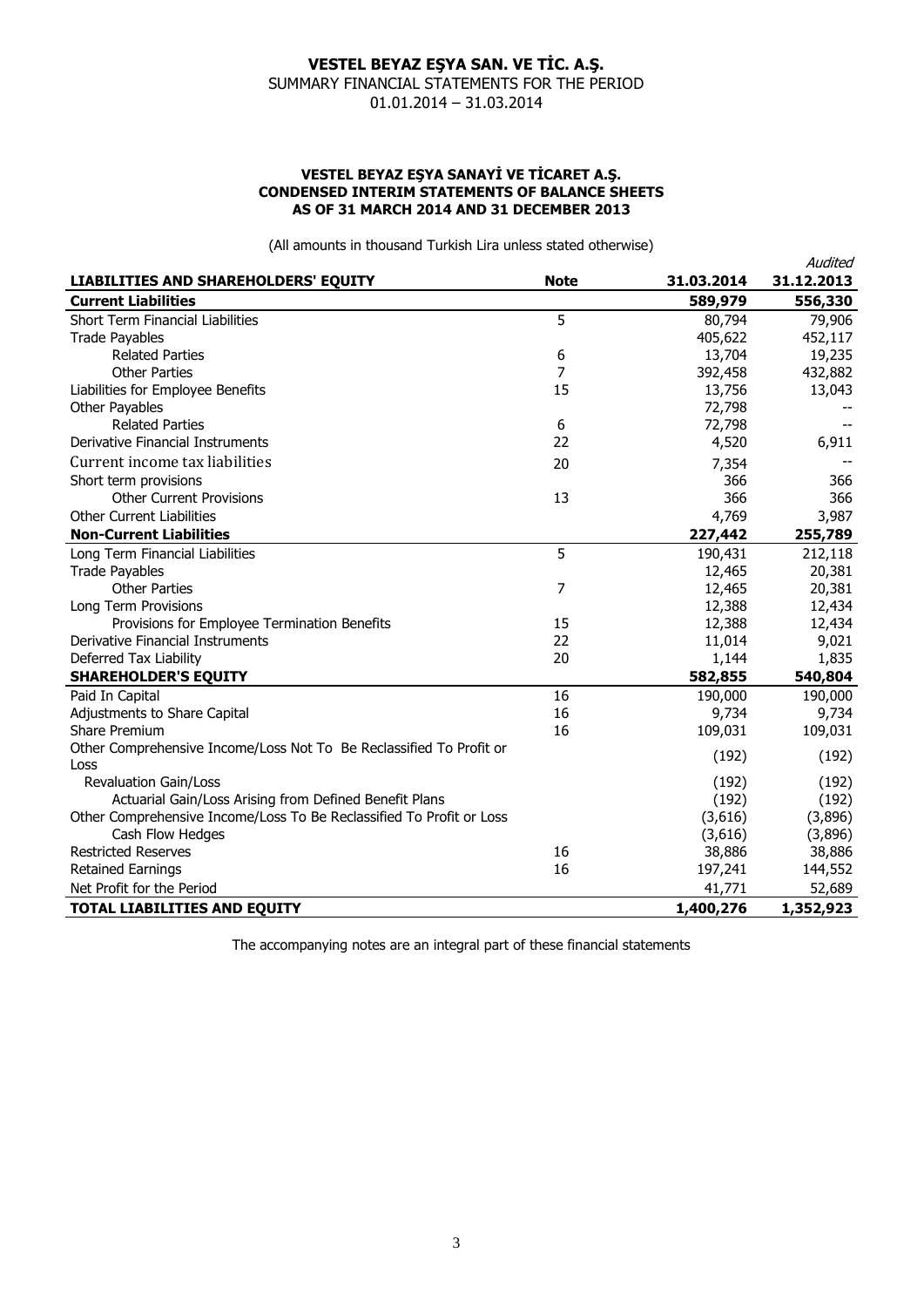#### **VESTEL BEYAZ EŞYA SANAYİ VE TİCARET A.Ş. CONDENSED INTERIM STATEMENTS OF INCOME FOR THE THREE MONTH PERIOD ENDED 31 MARCH 2014 AND 31 MARCH 2013**

(All amounts in thousand Turkish Lira unless stated otherwise)

|                                              |             | $01.01 -$  | $01.01 -$  |
|----------------------------------------------|-------------|------------|------------|
|                                              | <b>Note</b> | 31.03.2014 | 31.03.2013 |
| Revenue                                      | 17          | 513,022    | 473,797    |
| Cost of Sales (-)                            |             | (436,845)  | (436, 015) |
| <b>GROSS PROFIT</b>                          |             | 76,177     | 37,782     |
| Marketing, Selling and Distribution Expenses |             | (8,876)    | (7,966)    |
| General Administrative Expenses              |             | (8, 354)   | (12,028)   |
| Research and Development Expenses            |             | (6,095)    | (5,209)    |
| Other Operating Income                       | 18          | 44,512     | 13,131     |
| Other Operating Expense                      | 18          | (43,255)   | (19, 196)  |
| <b>OPERATING PROFIT / LOSS</b>               |             | 54,109     | 6,514      |
| Financial income                             | 19          | 7,267      | 29,595     |
| Financial expense                            | 19          | (12, 498)  | (20,085)   |
| <b>PROFIT BEFORE TAXATION</b>                |             | 48,878     | 16,024     |
| Tax Income/(Expense)                         |             |            |            |
| <b>Current Tax Expense</b>                   | 20          | (7, 867)   |            |
| Deferred Tax Income/(Expense)                | 20          | 760        | 2,833      |
| <b>NET INCOME FOR THE PERIOD</b>             |             | 41,771     | 18,857     |
| <b>EARNINGS PER SHARE (TL)</b>               | 21          | 0.22       | 0.77       |

The accompanying notes are an integral part of these financial statements.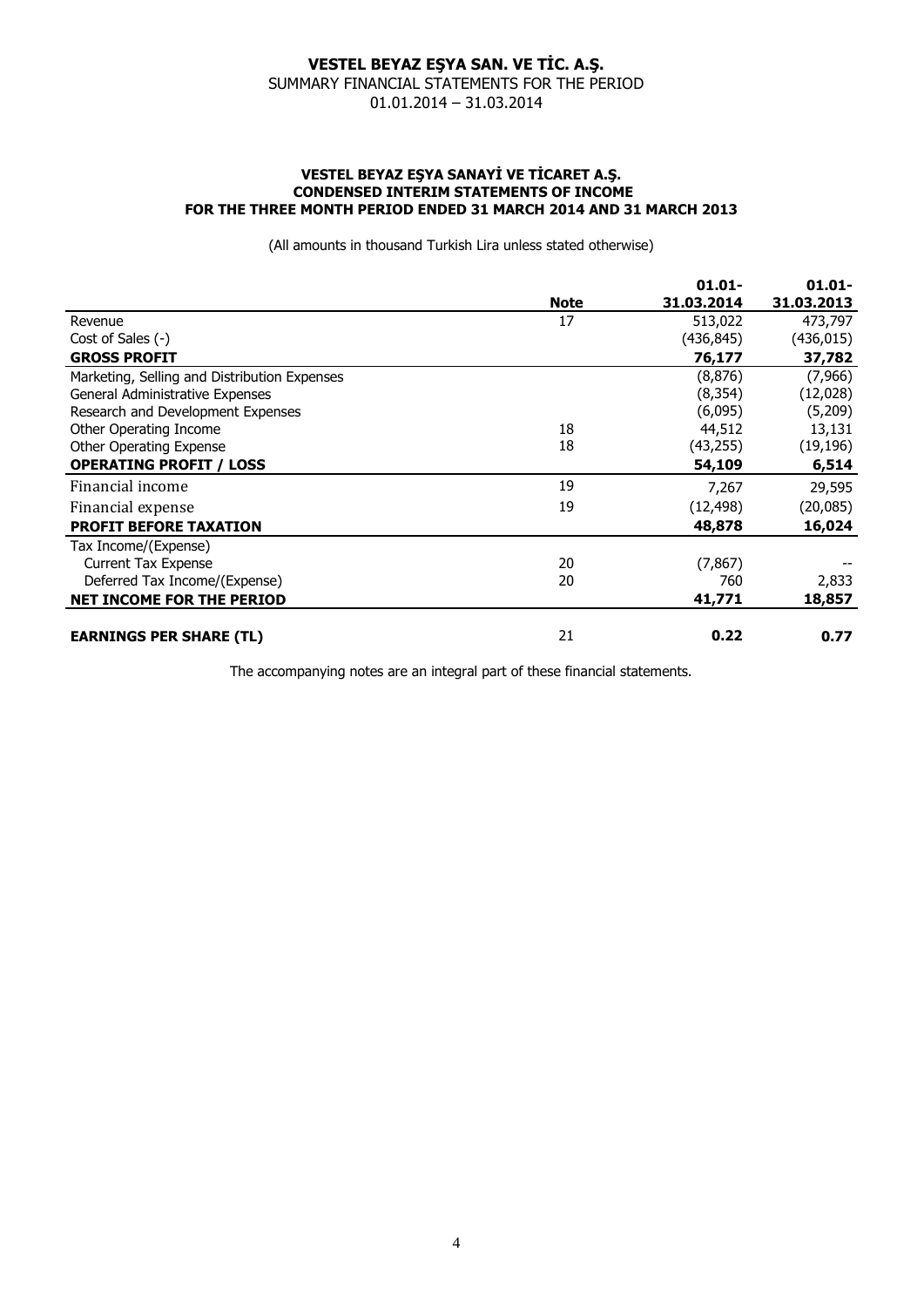#### **VESTEL BEYAZ EŞYA SANAYİ VE TİCARET ANONİM ŞİRKETİ CONDENSED INTERIM STATEMENTS OF CASHFLOWS FOR THE THREE MONTH PERIOD ENDED 31 MARCH 2014 AND 31 MARCH 2013**

(All amounts in thousand Turkish Lira unless stated otherwise)

|                                                                                      |             | $01.01 -$  | $01.01 -$  |
|--------------------------------------------------------------------------------------|-------------|------------|------------|
| <b>Operating activities:</b>                                                         | <b>Note</b> | 31.03.2014 | 31.03.2013 |
| <b>Profit Before Tax</b>                                                             |             | 48,878     | 16,024     |
| Adjustments to reconcile net income to net cash provided by operating<br>activities: |             |            |            |
| - Depreciation and amortization of fixed assets                                      | 11          | 20,231     | 17,888     |
| - Provision for lawsuit risks                                                        |             |            | (277)      |
| - Provision for employment termination benefits                                      | 15          | 896        | 2,325      |
| - Provision for impairment on inventories                                            | 9           | (109)      | (1,635)    |
| - Interest expense                                                                   | 19          | 5,236      | 5,495      |
| - Interest income                                                                    | 19          | (16)       | (62)       |
| - (Gain) / loss from sales of tangible assets                                        |             | (17)       |            |
| - Derivative financial instruments (income) / expense accrual                        |             | (119)      | (19, 460)  |
| - Unrealized foreign exchage gains / losses                                          |             | 911        | (607)      |
| Change in blocked cash and cash equivalents                                          | 4           | 536        | (15)       |
| <b>Changes in working capital</b>                                                    |             |            |            |
| (Increase) / decrease in trade receivables                                           | 6,7         | (81, 619)  | 13,233     |
| (Increase) / decrease in inventories                                                 | 9           | 12,619     | (83, 618)  |
| (Increase) / decerase in other receivables and other current assets                  |             | 4,633      | 4,089      |
| Increase / (decrease) in trade payables                                              | 6,7         | (54, 411)  | (8, 415)   |
| Increase/(decrease) in other payables and liabilities                                |             | 1,495      | 5,290      |
| Net cash provided by operating activities                                            |             |            |            |
| Employee termination benefits paid                                                   | 15          | (942)      | (1, 476)   |
|                                                                                      |             |            |            |
| Net cash (used in) operating activities                                              |             | (41,708)   | (51, 221)  |
| <b>Investing Activities:</b>                                                         |             |            |            |
| Acquisition of tangible assets                                                       | 11          | (13,909)   | (18, 393)  |
| Cash provided from tangible and intangible assets                                    |             | 507        | 246        |
| Acquisition of intangible assets                                                     | 12          | (4,844)    | (4, 197)   |
| Net cash (used in) investing activities                                              |             | 18,246     | 22,344     |
| <b>Financing Activities:</b>                                                         |             |            |            |
| Proceeds from bank borrowings                                                        |             | 1,873      | 65,371     |
| Repayment of bank borrowings                                                         |             | (23, 963)  | (69, 643)  |
| Borrowings from related parties                                                      | 6           | 72,798     | 65,185     |
|                                                                                      |             | (4,858)    | (5, 495)   |
| Interest paid<br>Interest received                                                   |             | 16         | 62         |
|                                                                                      |             |            |            |
| Net cash provided by financing activities                                            |             | 45,866     | 55,480     |